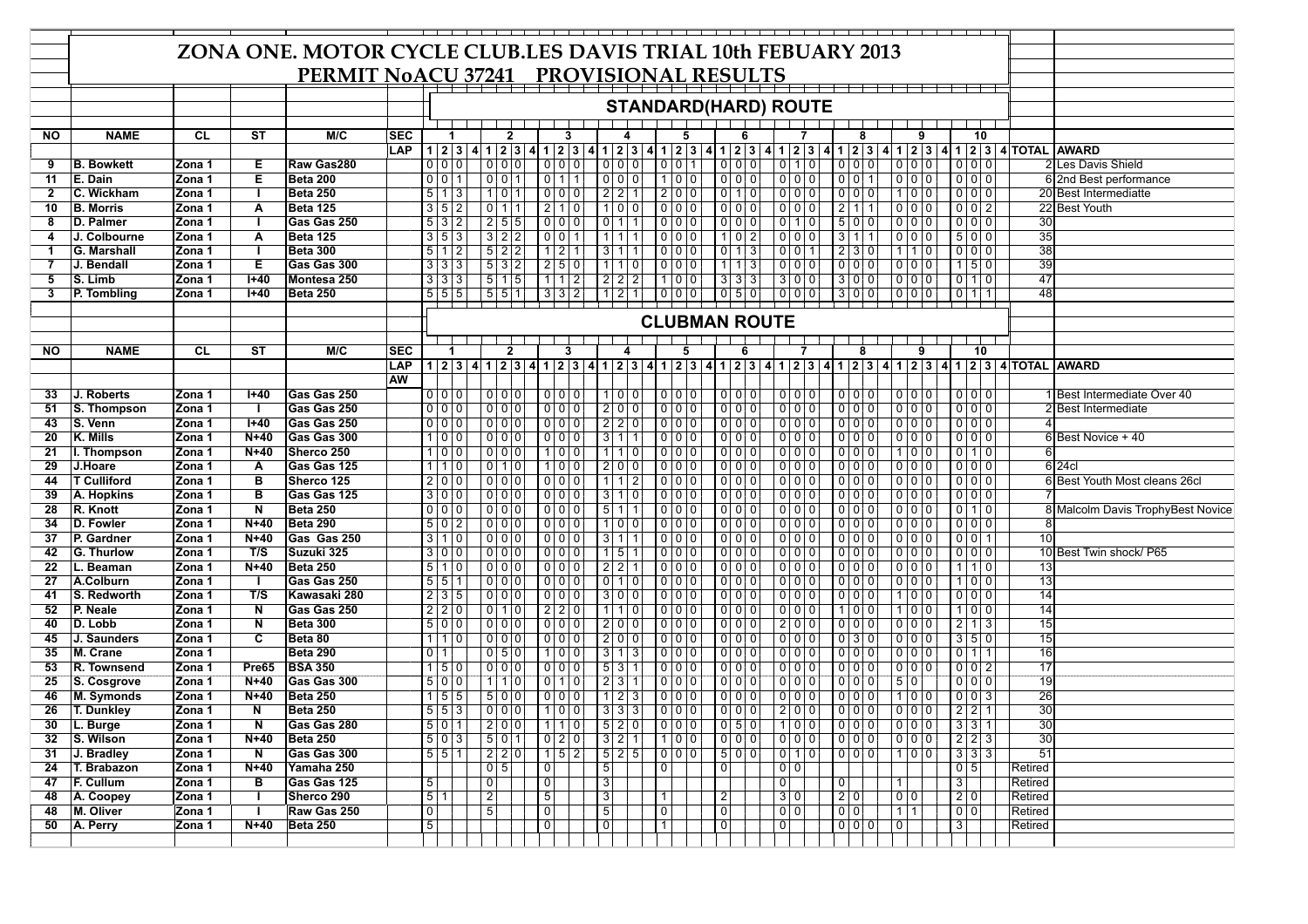|     |                      |           |                         |                  |            |                |                               |                   |                   |                    |         |                   |   |                |                          |                   |                        |                | <b>SPORTSMAN PLUS ROUTE</b> |                |                        |       |                 |                |                |                                                                           |                 |                                                                                                                              |  |
|-----|----------------------|-----------|-------------------------|------------------|------------|----------------|-------------------------------|-------------------|-------------------|--------------------|---------|-------------------|---|----------------|--------------------------|-------------------|------------------------|----------------|-----------------------------|----------------|------------------------|-------|-----------------|----------------|----------------|---------------------------------------------------------------------------|-----------------|------------------------------------------------------------------------------------------------------------------------------|--|
|     |                      |           |                         |                  |            |                |                               |                   |                   |                    |         |                   |   |                |                          |                   |                        |                |                             |                |                        |       |                 |                |                |                                                                           |                 |                                                                                                                              |  |
|     |                      | CL        |                         | M/C              |            |                |                               |                   |                   |                    |         |                   |   |                |                          |                   |                        |                |                             |                |                        |       |                 |                |                |                                                                           |                 |                                                                                                                              |  |
|     | <b>NAME</b>          |           | <b>ST</b>               |                  | <b>SEC</b> |                |                               |                   | $\mathbf{2}$      |                    | 3       |                   | 4 |                | 5                        |                   | 6                      |                |                             |                | 8                      |       |                 | 9              |                | 10                                                                        |                 |                                                                                                                              |  |
| NO. |                      |           |                         |                  | LAP        |                |                               |                   |                   |                    |         |                   |   |                |                          |                   |                        |                |                             |                |                        |       |                 |                |                |                                                                           |                 | 1 2 3 4 1 2 3 4 1 2 3 4 1 2 3 4 1 2 3 4 1 2 3 4 1 2 3 4 1 2 3 4 1 2 3 4 1 2 3 4 1 2 3 4 1 2 3 4 1 2 3 4 1 2 3 4 70 TAL AWARD |  |
| 70  | W. Andrews           | Zona 1    | $H + 40$                | Beta 200         |            |                | 0 0 0                         |                   | 0 0 0             |                    | 0 0 0   | 3 1 0             |   |                | 0 0 0                    | 0 0 0             |                        |                | $0$ $0$ $\overline{0}$      |                | 0 0 0                  |       |                 | 0 0 0          |                |                                                                           |                 | 4 Best Adult                                                                                                                 |  |
| 75  | S. Ward              | Zona 1    | $N+40$                  | <b>Beta 250</b>  |            |                | $0\overline{0}$               |                   | 0 0 0             |                    |         | $3 \mid 3 \mid 2$ |   |                |                          | $0$ 0 0           |                        |                | $0$ 0                       |                | 000                    |       |                 | 0 0 0          |                | $1$ 0 1                                                                   | 10              |                                                                                                                              |  |
| 65  | A. Knott             | Zona 1    | $N+40$                  | Gas Gas 250      |            |                | 0 0 0                         | $0\ 0\ 0$         |                   |                    | 0 0 0   | 330               |   |                |                          | 0 0 0             |                        |                | $0\ 0\ 0$                   |                | 000                    |       |                 |                |                | 0 0 5                                                                     | 11              |                                                                                                                              |  |
| 73  | <b>M. Wallington</b> | Zona 1    | $\overline{N}$          | Gas Gas 300      |            |                | 0 0 0                         | 500               |                   |                    | 000     | 331               |   |                | $200$                    | $0$ 0 0           |                        |                | 000                         |                | 000                    |       |                 | 000            |                | $0$ 0 0                                                                   | $\overline{14}$ |                                                                                                                              |  |
| 68  | I. Cook              | Zona 1    | $\mathbf{I}$            | <b>Beta 300</b>  |            |                | 0 0 0                         | 000               |                   |                    | 000     | 533               |   |                |                          | 000               |                        |                | $0\vert 0\vert 0$           |                | 000                    |       |                 | 000            |                |                                                                           | 17              |                                                                                                                              |  |
| 69  | <b>B.</b> Taylor     | Zona 1    | $N+40$                  | Montesa 250      |            |                | 0 0 0                         | 100               |                   |                    | $0$ 0 0 | 5 3 2             |   |                | $\overline{1}$   1  0    | $0$ 0 0           |                        |                | 0 0 0                       |                | $0$ 0 1                |       |                 | 0 0 0          |                | 2 1                                                                       | 18              |                                                                                                                              |  |
| 72  | <b>P.Wallington</b>  | Zona 1    | $N+40$                  | Sherco 290       |            |                | 0 0 0                         | 0 0 0             |                   |                    | 000     | 3 3 3             |   |                | 050                      | $0\overline{0}$ 5 |                        |                | 1 0 0                       |                | $0 \ 0 \ 0$            |       |                 | 000            |                | $3 \mid 2 \mid 5$                                                         | $\overline{30}$ |                                                                                                                              |  |
| 62  | A. Hay               | Zona 1    | N                       | Sherco 290       |            |                | 0 0 0                         |                   | 5 0 0             |                    | 0 0 0   | 5 3 2             |   |                | 5 3 0                    | 0 0 5             |                        |                | 0 2 1                       |                | $5 \ 0 \ 5$            |       |                 | 0 0 0          |                | 531                                                                       | 50              |                                                                                                                              |  |
| 63  | A. Robinson          | Zona 1    | D                       | Beta 80          |            |                |                               |                   |                   |                    |         |                   |   |                |                          |                   |                        |                |                             |                |                        |       |                 |                |                |                                                                           | N/S             |                                                                                                                              |  |
| 66  | G. Smith             | Zona 1    | $N+40$                  | <b>Beta 270</b>  |            |                |                               |                   |                   |                    |         |                   |   |                |                          |                   |                        |                |                             |                |                        |       |                 |                |                |                                                                           | N/S             |                                                                                                                              |  |
| 74  | P. Goodwin           | Zona 1    | T/S                     | Fantic 212       |            | $\overline{0}$ |                               | 0                 |                   | 0                  |         | 31                |   | 0              |                          | 0                 |                        | 0 <sup>1</sup> |                             |                | $\mathbf 0$            |       | $\overline{0}$  |                | 5 <sup>1</sup> |                                                                           | Retired         |                                                                                                                              |  |
| 67  | D. Thomas            | Zona 1    | $N+40$                  | Gas Gas 250      |            |                | 0 0 0                         | $\overline{5}$    |                   | 0                  |         | 3 3               |   |                | 1 0                      | 0 0 0             |                        | 2 <sup>1</sup> |                             |                | $1 \mid 1 \mid 1$      |       | 0 0             |                | 3 3            |                                                                           | Retired         |                                                                                                                              |  |
| 54  | M. Saunders          | Zona 1    | N+40                    | <b>Beta 250?</b> |            | $\overline{0}$ |                               | 0                 |                   | 0                  |         | 3 <sup>1</sup>    |   | $\overline{0}$ |                          | 0                 |                        | 0 <sup>1</sup> |                             |                | 0                      |       | $\overline{0}$  |                | 5              |                                                                           | Retired         |                                                                                                                              |  |
|     |                      |           |                         |                  |            |                |                               |                   |                   |                    |         |                   |   |                |                          |                   |                        |                |                             |                |                        |       |                 |                |                |                                                                           |                 |                                                                                                                              |  |
|     |                      |           |                         |                  |            |                |                               |                   |                   |                    |         |                   |   |                |                          |                   |                        |                |                             |                |                        |       |                 |                |                |                                                                           |                 |                                                                                                                              |  |
|     |                      |           |                         |                  |            |                |                               |                   |                   |                    |         |                   |   |                |                          |                   | <b>SPORTSMAN ROUTE</b> |                |                             |                |                        |       |                 |                |                |                                                                           |                 |                                                                                                                              |  |
|     |                      |           |                         |                  |            |                |                               |                   |                   |                    |         |                   |   |                |                          |                   |                        |                |                             |                |                        |       |                 |                |                |                                                                           |                 |                                                                                                                              |  |
|     | <b>NAME</b>          | <b>CL</b> | ST                      | M/C              | <b>SEC</b> |                | -1                            |                   | $\mathbf{2}$      |                    | 3       |                   | 4 |                | 5                        |                   | 6                      |                |                             |                | 8                      |       |                 | 9              |                | 10                                                                        |                 |                                                                                                                              |  |
| ΝO  |                      |           |                         |                  | <b>LAP</b> |                | 1 2 3 4 1 2 3 4 1 2 3 4 1 2 3 |                   |                   |                    |         |                   |   |                |                          |                   |                        |                |                             |                |                        |       |                 |                |                |                                                                           |                 | 4 1 2 3 4 1 2 3 4 1 2 3 4 1 2 3 4 1 2 3 4 1 2 3 4 1 2 3 4 1 2 3 4 7 0 TAL AWARD                                              |  |
| 93  | J. Tupman            | Zona 1    | T/S                     | Montesa          |            |                | 0 0 0                         | 0 0 0             |                   |                    |         | 0 0 0             |   |                |                          | $0$ 0 0           |                        |                | $0$ 0 0                     |                | 0 0 0                  |       |                 | 0 0 0          |                | $\begin{array}{c c c c c c c} \hline 0 & 0 & 0 & 0 \\ \hline \end{array}$ |                 | 0Best Adult                                                                                                                  |  |
| 99  | D. Brown             | Zona 1    | $N+40$                  | Beta 200         |            |                | 0 0 0                         | 0 0 0             |                   |                    |         | $\frac{1}{2}$     |   |                | $\overline{\frac{0}{0}}$ | $0$ 0 0           |                        |                | $0$ 0 0                     |                | 0 0 0                  |       |                 | 0 0 0          |                |                                                                           |                 | 0 Best Adult                                                                                                                 |  |
| 104 | P. Watkins           | Zona 1    | $\overline{N}$          | <b>Beta 270</b>  |            |                | 0 00                          | 000               |                   |                    | 000     | 000               |   |                | 000                      | 000               |                        |                | 000                         |                |                        |       |                 | $0$ 0 0        |                | 000                                                                       |                 | 0 Best Adult                                                                                                                 |  |
| 90  | J. Jacka             | Zona 1    | Pre65                   | Matchless 500    |            |                | 0 0 0                         | $0\ 0\ 0$         |                   |                    | 000     | 010               |   |                | 000                      | $0\ 0\ 0$         |                        |                | 000                         |                | 000                    |       |                 | 000            |                | 000                                                                       |                 | 1 Best P65/ Twin Shock                                                                                                       |  |
| 71  | D. Freeman           | Zona 1    | D                       | Beta 80          |            |                | 000                           | $0\ 0\ 0$         |                   |                    |         | 0 0 0             |   |                | 0 0 0                    | $0\vert 0\vert 0$ |                        |                | $0$ 0 0                     |                | 0011                   |       |                 | $0$ 0 0        |                | 000                                                                       |                 | 1 Best Youth                                                                                                                 |  |
| 83  | <b>M. Fouracres</b>  | Zona 1    | $\overline{\mathsf{N}}$ | Gas Gas 280      |            |                | 0 0 0                         |                   | 0 <sub>0</sub>    |                    | 000     | 1 0 0             |   |                | 010                      | $0\ 0\ 0$         |                        |                | $0\vert 0\vert 0$           |                | 000                    |       |                 | 000            |                | $0$ 0 0                                                                   |                 |                                                                                                                              |  |
|     |                      |           |                         |                  |            |                | 0 0 0                         |                   |                   |                    |         |                   |   |                | 100                      | $0$ 0 0           |                        |                | $0$ 0 0                     |                | 0 0 0                  |       |                 | $0$ 0 0        |                | 000                                                                       |                 |                                                                                                                              |  |
| 77  | I. Saunders          | Zona 1    | $\mathbf N$             | Jotagas 250      |            |                |                               |                   | $0 \mid 1 \mid 0$ |                    | 000     | 000               |   |                |                          |                   |                        |                |                             |                |                        |       |                 |                |                |                                                                           |                 |                                                                                                                              |  |
| 82  | S. Carling           | Zona 1    | N                       | <b>Beta 250</b>  |            |                | $0\vert 0\vert 1$             |                   | 100               |                    | 0 0 0   | 0 0 0             |   |                |                          | $0\vert 0\vert 0$ |                        |                | $0$ 0 0                     |                | 000                    |       |                 | 010            |                | 0 0 0                                                                     |                 |                                                                                                                              |  |
| 94  | S. Tombling          | Zona 1    | $\overline{\mathsf{N}}$ | <b>Beta 125</b>  |            |                | 0 0 0                         | 500               |                   |                    | 000     | 000               |   |                |                          | $0$ 0 0           |                        |                | 0 0 0                       |                | 000                    |       |                 | 000            |                | 0 0 0                                                                     |                 |                                                                                                                              |  |
| 91  | H. Maller            | Zona 1    | $\overline{\mathsf{N}}$ | Gas Gas 300      |            |                |                               | 000               |                   |                    | 000     | 500               |   |                |                          | 000               |                        |                | $0$ 2 0                     |                | 000                    |       |                 | 000            |                | $0$ 0 0                                                                   |                 |                                                                                                                              |  |
| 102 | D. Arkell            | Zona 1    | Pre65                   | Ariel 500        |            |                | 0 0 0                         |                   | 0 5 0             |                    | 0 0 0   | $0$ $0$ $0$       |   |                |                          | 000               |                        |                | 2 0 0                       |                | 000                    |       |                 | $0$ 0 0        |                | 0 0 0                                                                     |                 |                                                                                                                              |  |
| 78  | <b>G. Arkell</b>     | Zona 1    | $N+40$                  | <b>Beta 250</b>  |            |                | 0 0 0                         | 000               |                   |                    | 000     | 510               |   |                | 000                      | 000               |                        |                | $0$ 0 1                     |                | $000$                  |       |                 | 000            |                | $0$ 0 0                                                                   |                 |                                                                                                                              |  |
| 107 | A. Barefield         | Zona 1    | $N+40$                  | Montesa 250      |            |                | 0 0 0                         | 500               |                   |                    | $0$ 0 0 | $0$ 0 0           |   |                | 0 0 0                    | 000               |                        |                | 300                         |                | 0 0 0                  |       |                 | 000            |                | $0$ 0 0                                                                   |                 |                                                                                                                              |  |
| 80  | C. Metcalf           | Zona 1    | N                       | Beta 250         |            |                | 0 0 0                         | 1 0 0             |                   |                    | $0$ 0 0 | 200               |   |                |                          | $0$ 0 0           |                        |                | $0$ 0 0                     |                | $500$                  |       |                 | $0$ 0 0        |                |                                                                           | 8               |                                                                                                                              |  |
| 88  | R. Bewley            | Zona 1    | $N+40$                  | <b>Beta 250</b>  |            |                | $0\vert 0\vert 0$             | 050               |                   |                    | 010     | $0$ 2 0           |   |                | $200$                    | $0\ 0\ 0$         |                        |                | 000                         |                | $0 \mid 0 \mid 0 \mid$ |       |                 | 000            |                | 000                                                                       | 10              |                                                                                                                              |  |
| 98  | <b>S. Hayes</b>      | Zona 1    | $N+40$                  | Scorpa 250       |            |                | 0 0 0                         | $0$ 5 0           |                   |                    | 000     | 100               |   |                | $100$                    | 000               |                        |                | $0\ 0\ 0$                   |                | 500                    |       |                 | $0$ 0 0        |                | $0$ 0 0                                                                   | $\overline{12}$ |                                                                                                                              |  |
| 101 | N. Townsend          | Zona 1    | Pre65                   | Matchless 410    |            |                | 0 0 0                         | $500$             |                   |                    | 0 0 0   | 501               |   |                | $0\ 0\ 0$                | $0\vert 0\vert 0$ |                        |                | 1 0 0                       |                | 000                    |       |                 | 000            |                | 000                                                                       | 12              |                                                                                                                              |  |
| 85  | S. Williams          | Zona 1    | $N+40$                  | Yamaha 175       |            |                | 0 0 0                         | $510$             |                   |                    | 000     | 030               |   |                | 000                      | $0\ 0\ 0$         |                        |                | 100                         |                | 500                    |       |                 | 000            |                |                                                                           | $\overline{15}$ |                                                                                                                              |  |
| 109 | G. Taylor            | Zona 1    | $\mathbf N$             | Beta 250         |            |                | 0 0 0                         | $5 \ 1 \ 5$       |                   |                    | 000     | $0 \ 3 \ 1$       |   |                | $0$ 0 0                  | $0\quad0\quad0$   |                        |                | 300                         |                | 000                    |       |                 | 000            |                | 0 0 0                                                                     | $\overline{18}$ |                                                                                                                              |  |
| 89  | K. Wallington        | Zona 1    | Pre65                   | Matchless 350    |            |                | 0 0 0                         | 0 0 0             |                   |                    |         | $5 \mid 2 \mid 1$ |   |                | 500                      | $0$ 0 0           |                        |                | $331$                       |                | 000                    |       |                 | $0$ 0 0        |                | 0 0 0                                                                     | 20              |                                                                                                                              |  |
| 106 | J. Limb              | Zona 1    | N                       | <b>Beta 250</b>  |            |                | 3 1 0                         | $1 \mid 1 \mid 5$ |                   |                    | 000     | 331               |   |                |                          | $0\ 0\ 0$         |                        |                | $0$ 0 0                     |                | 100                    |       |                 | $000$          |                | 2 0 0                                                                     | $\overline{21}$ |                                                                                                                              |  |
| 105 | G. Clarke            | Zona 1    | $\overline{\mathbf{c}}$ | Beta 80          |            |                | 0 0 0                         |                   | $1 \mid 3 \mid 3$ |                    | 000     | 3 5 0             |   |                |                          | $0\ 0\ 0$         |                        |                | 2 0 0                       |                | $0 \ 5 \ 0$            |       |                 | 000            |                | 000                                                                       | $\overline{22}$ |                                                                                                                              |  |
| 86  | G. Edwards           | Zona 1    | N                       | <b>Beta 270</b>  |            |                | 3 0 0                         | 503               |                   |                    | 000     | $5 \mid 5 \mid 5$ |   |                | 1 2 0                    | $0\ 0\ 0$         |                        |                | 0 <sub>0</sub>              |                | $0$ 0 0                |       |                 |                |                | 500                                                                       | 34              |                                                                                                                              |  |
| 81  | J. Morris            | Zona 1    | $\overline{\mathsf{N}}$ | Gas Gas 250      |            |                |                               |                   |                   |                    |         |                   |   |                |                          |                   |                        |                |                             |                |                        |       |                 |                |                |                                                                           | N/S             |                                                                                                                              |  |
|     | 84 J. Wiffen         | Zona 1    | <b>Trail</b>            | Ossa             |            |                |                               |                   |                   |                    |         |                   |   |                |                          |                   |                        |                |                             |                |                        |       |                 |                |                |                                                                           | N/S             |                                                                                                                              |  |
| 95  | I. Tindall           | Zona 1    | N                       | Sherco 290       |            |                |                               |                   |                   |                    |         |                   |   |                |                          |                   |                        |                |                             |                |                        |       |                 |                |                |                                                                           | N/S             |                                                                                                                              |  |
|     | 87 R. Dyer           | Zona 1    | N+40                    | Gas Gas 250      |            | 0 0            |                               | 0 0               |                   | $\overline{0}$     |         | 2                 |   | 0              |                          | $\overline{1}$    |                        | 0              |                             |                | 0                      |       | $\vert 0 \vert$ |                | 0              |                                                                           | Retired         |                                                                                                                              |  |
|     | 96 S.Smetham         | Zona 1    | $\overline{B}$          | Beta 125         |            | 0 0            |                               | 50                |                   | $\overline{\circ}$ |         | 0 <sup>1</sup>    |   | $\boxed{0}$    |                          | $\overline{0}$    |                        | 0              |                             |                | $\overline{0}$         |       | $\overline{0}$  |                | 0 I            |                                                                           | Retired         |                                                                                                                              |  |
| 79  | A. Curtis            | Zona 1    | N                       | Beta 250         |            | $\overline{0}$ |                               | $5 \mid$          |                   | $\boxed{0}$        |         | $\overline{5}$    |   | $\sqrt{3}$     |                          | $\overline{1}$    |                        |                |                             |                |                        |       |                 |                |                |                                                                           | Retired         |                                                                                                                              |  |
| 76  | J. Hall              | Zona 1    | $\overline{N}$          | Sherco 250 ?     |            |                | $0 0 0$                       | 500               |                   |                    | 0 0     | 0 5               |   | $\overline{0}$ |                          | 500               |                        | 5 <sup>1</sup> |                             |                |                        | 0 0 0 |                 | 555            |                | 5 5 5                                                                     | Retired         |                                                                                                                              |  |
|     | 100   T. Cole        | Zona 1    | $N+40$                  | <b>Beta 250</b>  |            |                | $0\ 0\ 0$                     | 00                |                   |                    | 0 0     | 1 0               |   | $0$ 0          |                          |                   |                        | 0 <sub>0</sub> |                             |                | 010                    |       |                 | 0 <sub>0</sub> | 0 0            |                                                                           | Retired         |                                                                                                                              |  |
|     | P. Collins           |           |                         | Ariel 500        |            | 0 0            |                               | 0 0               |                   |                    | $0$ 0   | 0 0               |   | 0 <sub>0</sub> |                          | 0 5               |                        | $\overline{0}$ |                             |                | $\overline{0}$         |       | $\overline{0}$  |                | $\overline{0}$ |                                                                           | Retired         |                                                                                                                              |  |
| 103 |                      | Zona 1    | Pre65                   |                  |            |                |                               |                   |                   |                    |         |                   |   |                |                          |                   |                        |                |                             |                |                        |       |                 |                |                |                                                                           |                 |                                                                                                                              |  |
|     | 108   W Culliford    | Zona 1    | C                       | Beta 80          |            | $0$ 0          |                               | 0 0               |                   | $\boxed{0}$        |         | 0 0               |   | 0 <sub>0</sub> |                          | $0$ 0             |                        |                | 1 0 0                       | $\overline{0}$ |                        |       | $\overline{0}$  |                | $\boxed{0}$    |                                                                           | Retired         |                                                                                                                              |  |
|     |                      |           |                         |                  |            |                |                               |                   |                   |                    |         |                   |   |                |                          |                   |                        |                |                             |                |                        |       |                 |                |                |                                                                           |                 |                                                                                                                              |  |